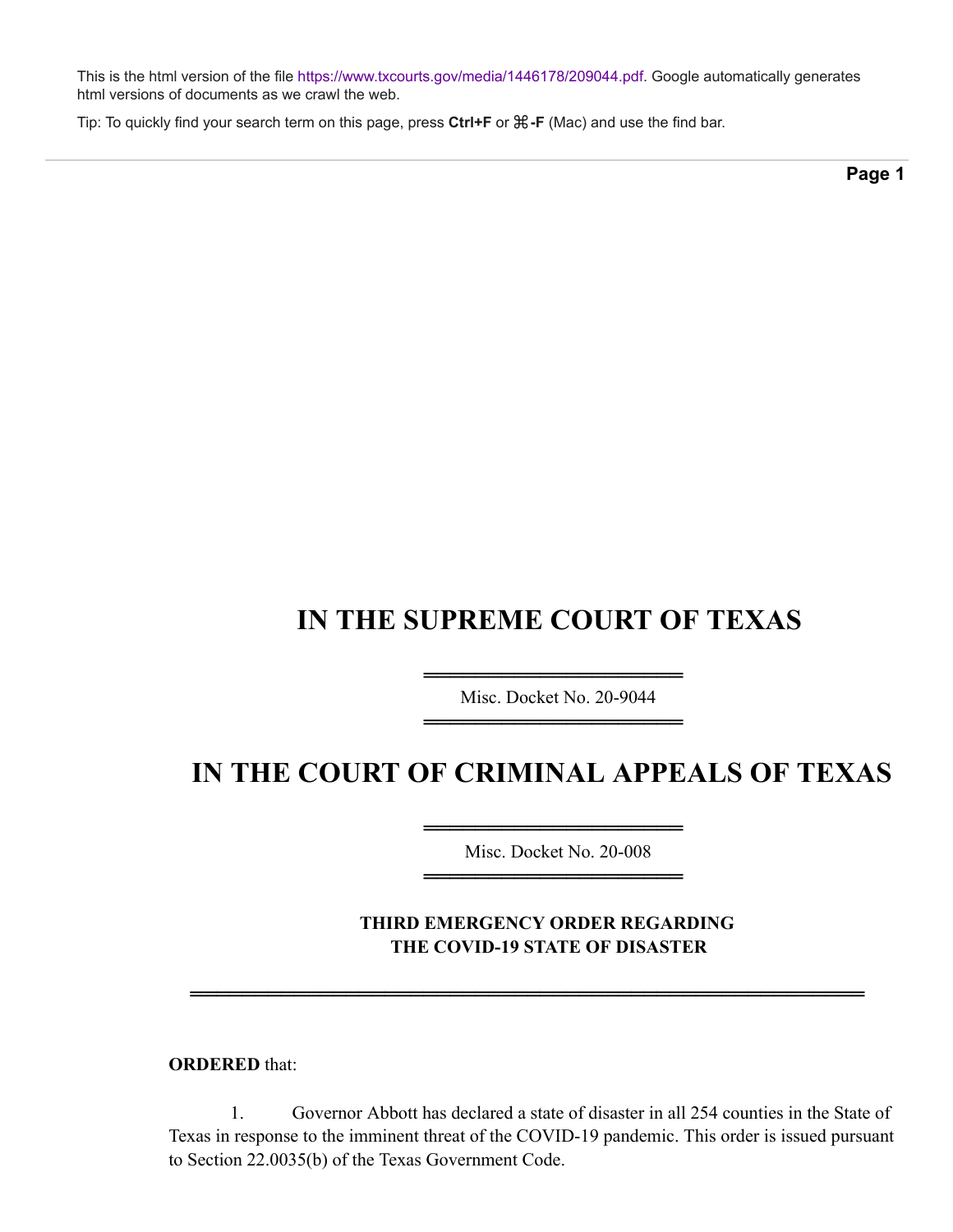2. With respect to the First Emergency Order Regarding the COVID-19 State of Disaster issued March 13, 2020:

a. Paragraph 2(d) is amended as follows: Conduct proceedings away from the court's usual location with reasonable notice and access to the participants and the public;

b. Only to clarify, Paragraph 2(a) of the Order applies to all proceedings under Subtitle E, Title 5, of the Family Code, and specifically, to the deadlines in Section 263.401, which may or must be modified or suspended, as clearly stated in the Order, to avoid the risks of disaster and still protect the interests of all involved in these difficult circumstances.

3. Courts must not conduct non-essential proceedings in person contrary to local, state, or national directives, whichever is most restrictive, regarding maximum group size.

## **Page 2**

4. This Order expires May 8, 2020, unless extended by the Chief Justice of the Supreme Court.

- 5. The Clerk of the Supreme Court is directed to:
	- a. post a copy of this Order on www.txcourts.gov;
	- b. file a copy of this Order with the Secretary of State; and

c. send a copy of this Order to the Governor, the Attorney General, and each member of the Legislature.

6. The State Bar of Texas is directed to take all reasonable steps to notify members of the Texas bar of this Order.